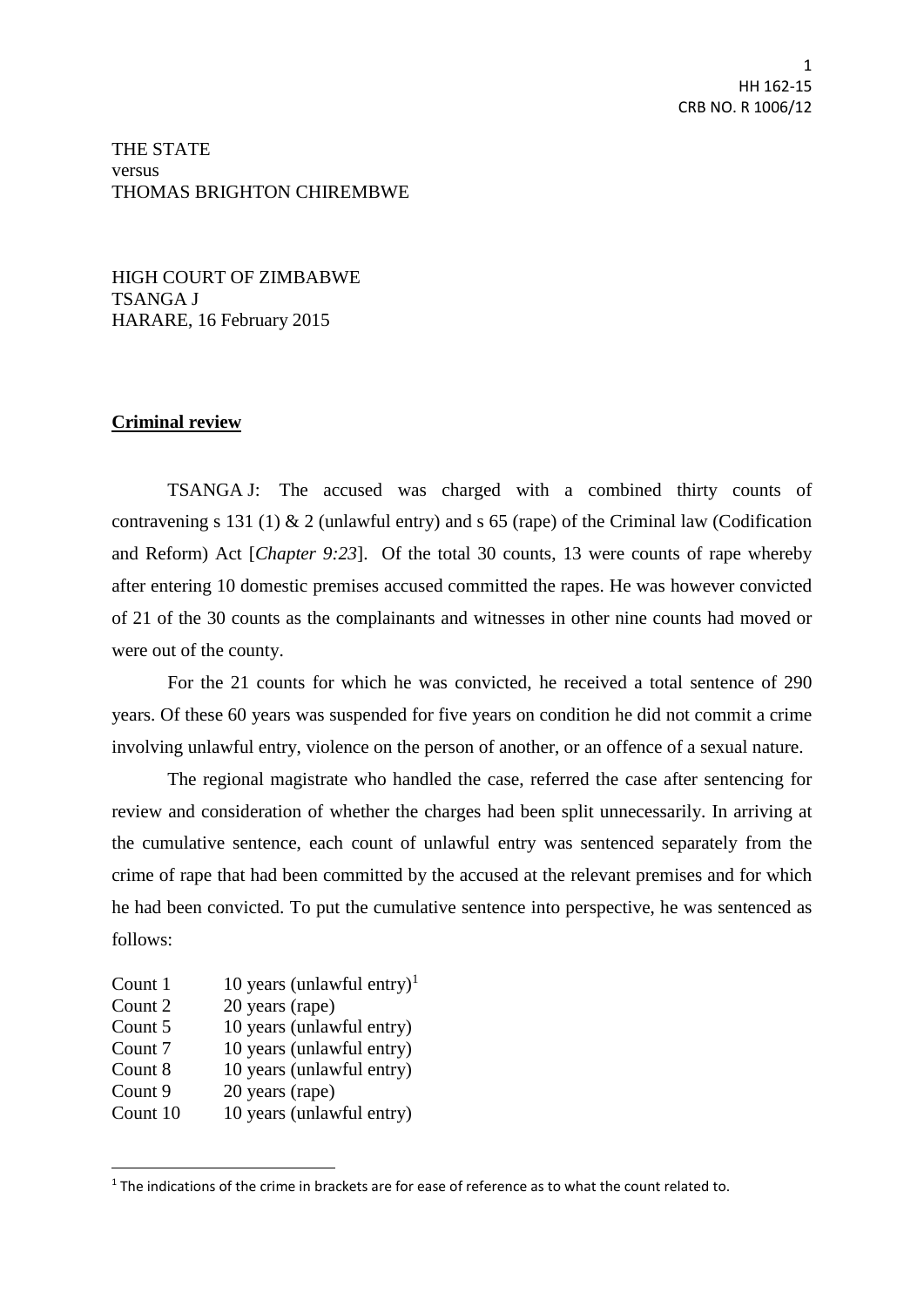| Count 11 | 20 years (rape)           |
|----------|---------------------------|
| Count 13 | 10 years (unlawful entry) |
| Count 14 | 20 years (rape)           |
| Count 15 | 10 years (unlawful entry) |
| Count 16 | 20 years (rape)           |
| Count 19 | 10 years (unlawful entry) |
| Count 20 | 10 years (unlawful entry) |
| Count 21 | $10$ years (rape)         |
| Count 22 | 10 years (unlawful entry) |
| Count 23 | 10 years (unlawful entry) |
| Count 24 | 20 years (rape)           |
| Count 25 | 20 years (rape)           |
| Count 26 | 20 years (rape)           |
| Count 30 | 10 years (unlawful entry) |
| Total    | 290 years                 |

To put the 21 counts for which he was convicted into further perspective, 14 of the counts included seven for unlawful entry under aggravated circumstances and another seven for rape in respect to each of those unlawful entries. In one of these cases of unlawful entry the accused had committed three counts of rape against the victim. There were therefore five counts related to unlawful entry under aggravated circumstances that excluded rape.

The counts that included unlawful entry and rape against seven different complainants

were the following:

Counts 1 & 2 (unlawful entry with rape) Counts 8 & 9 (unlawful entry with rape) Counts 10 & 11 (unlawful entry with rape) Counts 13 & 14 (unlawful entry with rape) Counts 15 & 16 (unlawful entry with rape) Counts 21 & 21 (unlawful entry with rape)

Counts 23, 24, 25 & 26 which involved unlawful entry and three counts of rape against the same complaint

The counts which involved unlawful entry under aggravated circumstances where property was stolen were as follows:

Count 5 Count 7 Count 19 Count 22 Count 30

The offences took place between September 2011 and October 2012. The accused would basically break into domestic premises at night either through toilet or kitchen windows or the roof. He would be armed with items such as a knive, and or hammer, a cell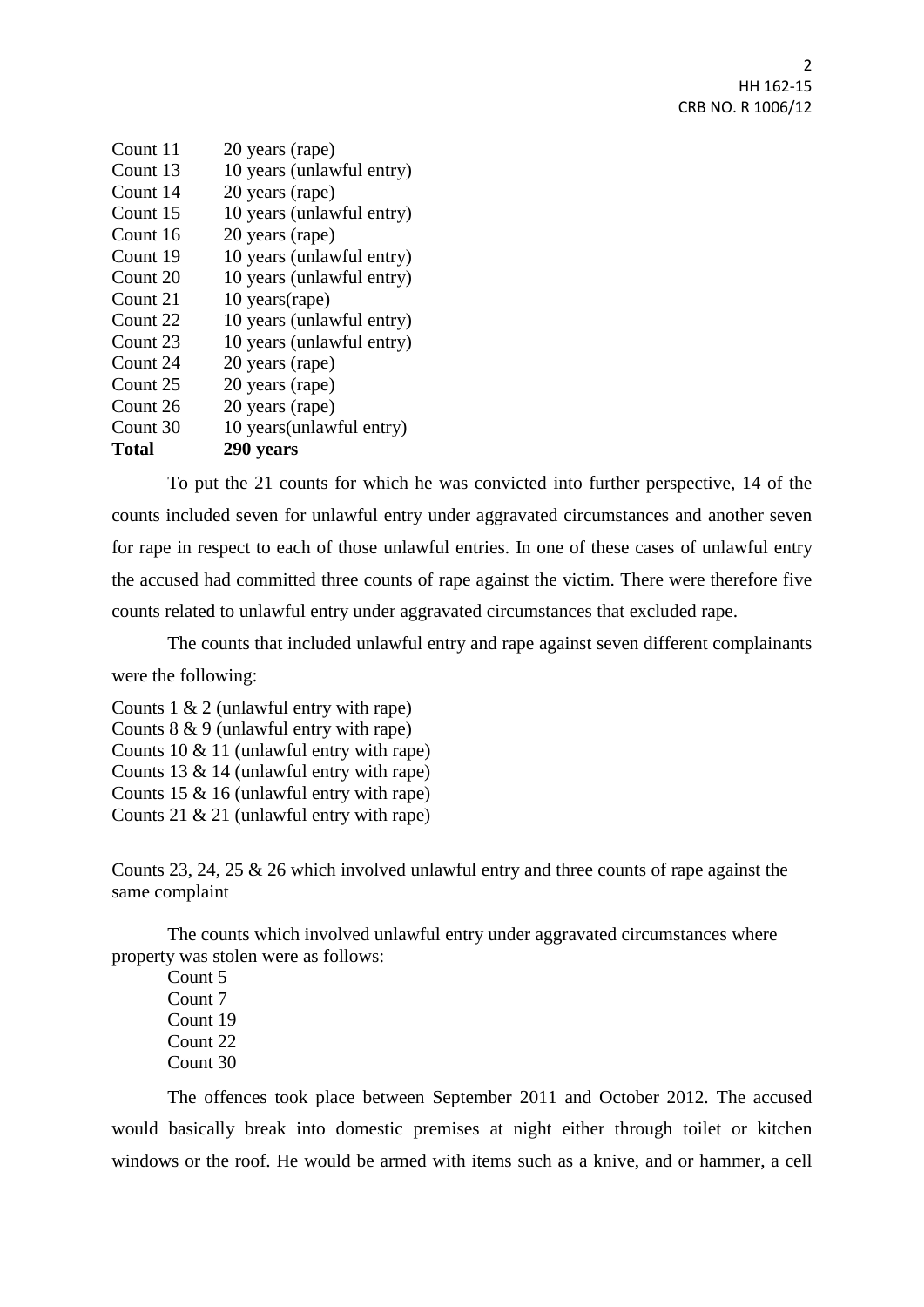phone with a torch. Once in the room, he would wake up his victim, threaten them with death and would demand money cell phones and laptops. Coupled with unlawful entry and theft, sexual violence was a tool used by the accused to exercise power and control over the victims in selected cases. It essentially became an adventure to his repertoire.

His luck ran out when he returned to the premises of one complainant where he had previously been. No doubt traumatised by her previous experience, upon hearing noises she had immediately managed to make contact with a relative in the police force using her cell phone. The response had been swift and accused had been apprehended whilst inside the house. Thereafter some of the complainants had identified him at an identification parade. The accused had also taken the police to other premises where he had committed the crimes and had given indications of how he had committed the offences at the relevant premises.

The convictions in my view are proper but the sentence induces more than a sense of shock to the point of being ridiculous given that no one lives to 290 years and none of it runs concurrently. As such much of it serves no purpose other than being of shock value. As stated in *S* v *Mukome* 2008 (2) ZLR 83 (H) the competing interests of society and the accused persons must be balanced in arriving at a desirable sentence. While deterrence is a valid consideration, the view expressed in *S* v *Nemakuru* 2009 (2) ZLR 179 (H) that in sentencing, judicial officers must avoid giving the impression that a sentence is a tag which society must read for it to be deterred seems apt in this instance. In *casu*, increasing public sentiment especially from women's groups against perceived leniency in meting out sentences to rapists, given the prevalence of sexual offences against women and girls appear to have influenced the sentence. Although regional magistrates generally impose fairly stiff sentences for rape often in the range for 15 to 20 years for a count of rape, some such sentences involving multiple counts are often reduced on review perhaps feeding into perceptions of the "permissive court".

For instance *S* v *Ndlovu* 2012 (1) ZLR 393 the view was expressed on review that ordinarily the sentence for rape should not exceed the sentence for murder or culpable homicide. In that case a 43 year old accused had been charged with five counts of raping his biological daughters aged between seven and four years. The four year olds were twins. He was sentenced to 20 years in respect of each count giving him a total period of 100 years in prison. The sentence in one count was made to run concurrently with another involving the same complainant. A further 20 years was suspended on good behaviour. The total effective sentence was accordingly 40 years.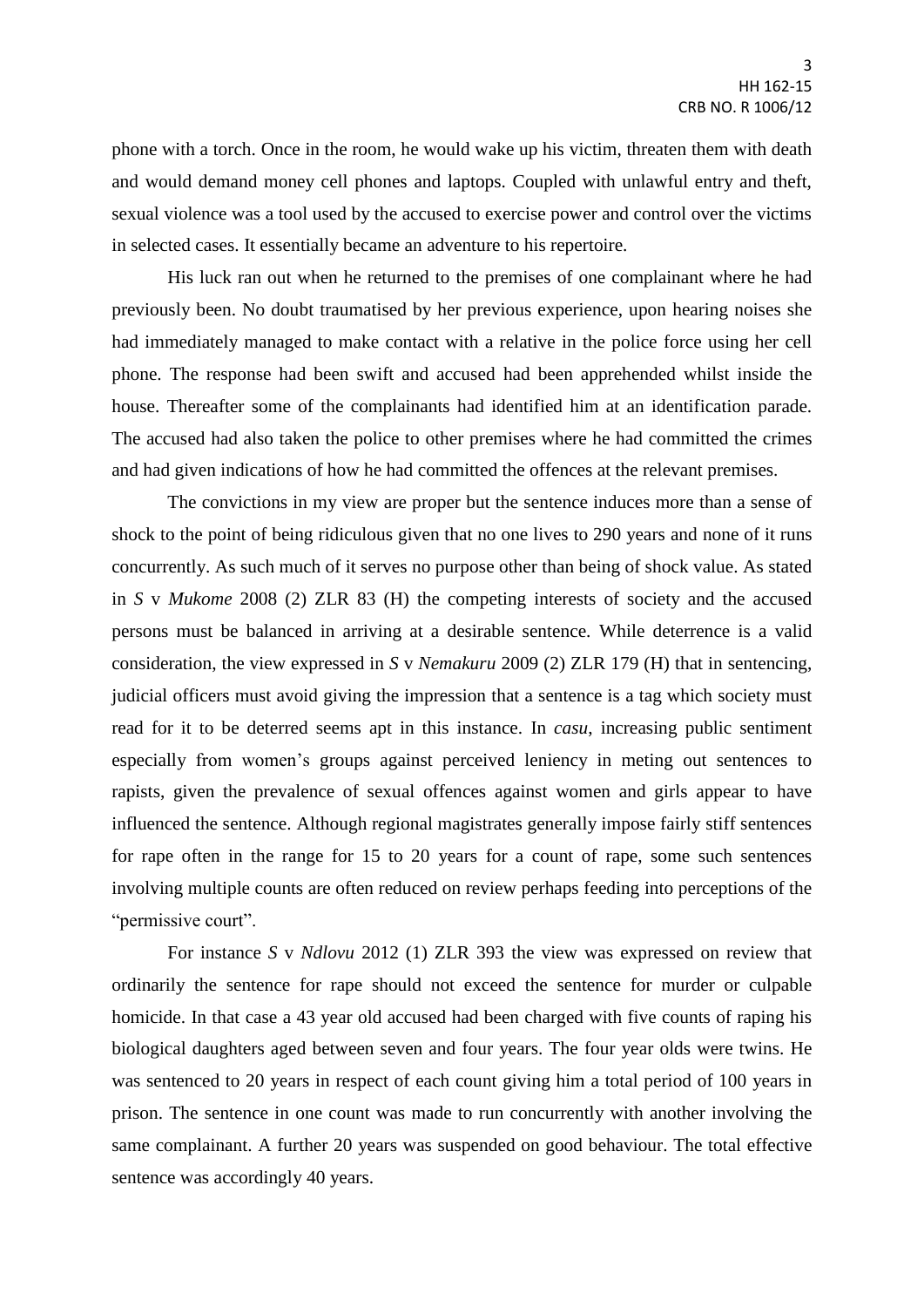In reviewing the sentence, KAMOCHA J emphasised that life imprisonment is indeed the maximum sentence permissible for rape under the criminal code, and that this should be reserved for the worst examples of the crime. He reasoned that the worst crime under crimes against the person is the crime of murder and in the past unless there were no extenuating circumstances the sentence would be death. He further reasoned that in those cases where the death penalty was not warranted the sentence imposed is generally between 14 and 20 years. He also noted that in cases of attempted murder the penalty rarely exceeds 10 years. Although acknowledging its traumatising effects in his view a sentence of 20 years for a single count of rape was excessive. As he put it:

"It seems to me that a sentence of 20 years on a single count of rape is completely out of steps with sentences imposed in respect of other crimes against a person as outlined above. It seems to me that rape should also attract a sentence from 5 to 10 years. Only the very bad cases of rape should attract a sentence beyond ten years and the worst ones should attract imprisonment for life.

Since the court was initially dealing with five counts of rape it should have borne in mind the cumulative effect of the sentences on the five counts and imposed a sentence which is not so excessive as to induce a sense of shock".

He accordingly reduced the sentences on the three counts for which he found him to have been rightly convicted to six years per count, giving a total of 18 years.

Also in *S v Nyathi 2003 (1) ZLR 587* a 30 year sentence had been imposed on a father for 30 counts of rape on his 16 year old daughter. The 30 year sentence was deemed excessive and reduced to 18 years.

The yardstick by KAMOCHA J is somewhat useful in so far as it purports to give a bench mark figure of what should constitute a starting point when sentencing multiple counts of rape. However, akin to comparing oranges to apples as fruits in the same basket, it seems to me to skirt the point of the vast implications of sexual violence for the enjoyment of a range of fundamental rights for women and girls. In my opinion, an informed assessment of the sentence to be imposed in cases such as this cannot be reached without utilising an engendered approach to this area of criminal law, as well as engaging a constitutional and human rights perspective.

The enjoyment of rights such as bodily and psychological integrity, freedom from violence, inherent dignity take on their specific meaning in the lives of men and women when real life experiences are examined with gender lenses. For women and girls the fear of violence is generally that which arises from the actions of non-state actors. Rape is a particularly serious form of gender violence against women and girls which impacts on their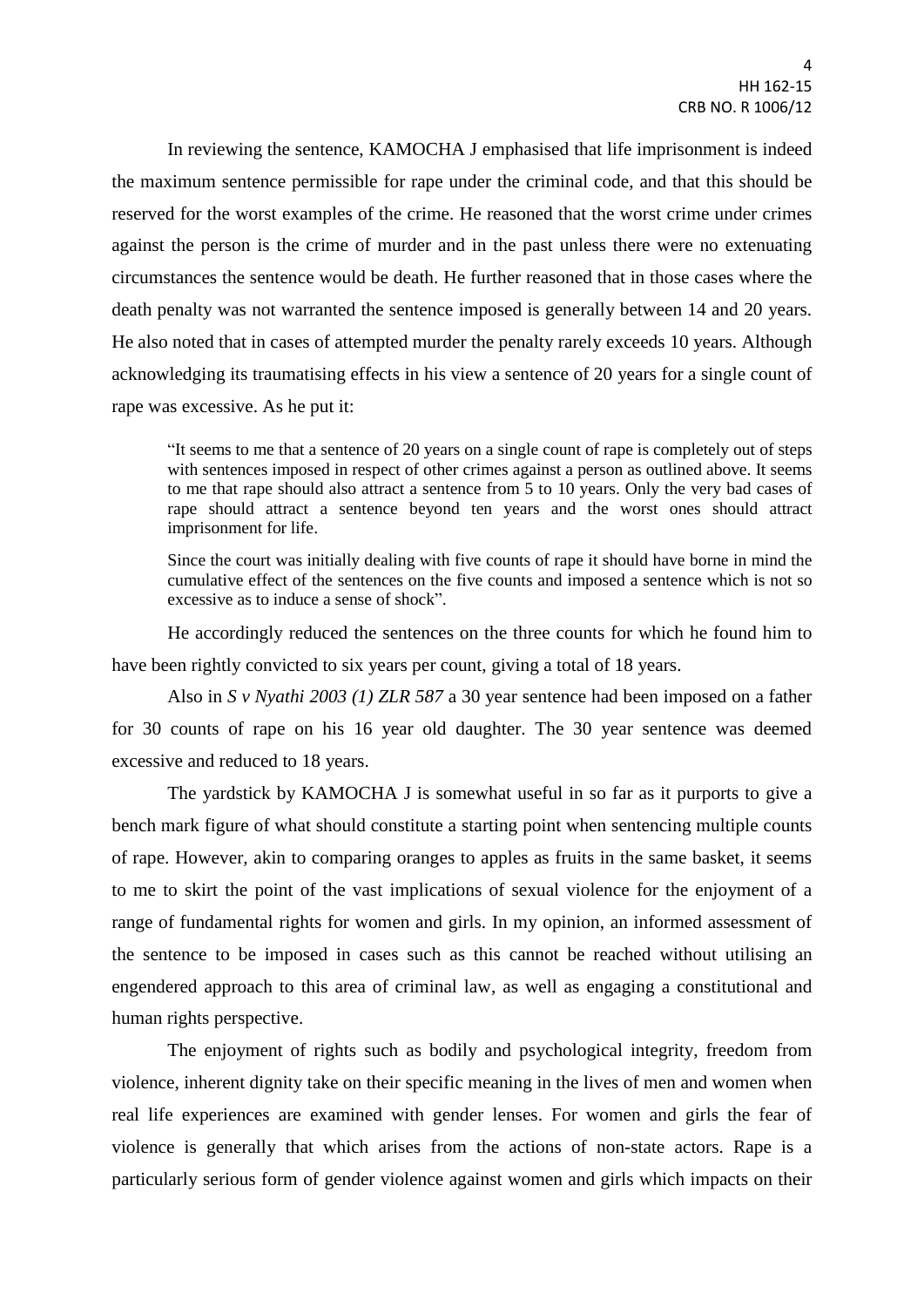ability to enjoy certain guaranteed rights as contained in international instruments that we have signed as well as articulated in our Constitution.

Freedom from violence is guaranteed in our Constitution [Amendment Act (No.20) Act 2013], under s 52 of the Constitution which states that:

Every person has the right to bodily and psychological integrity which includes the right

- a) To freedom from all forms of violence **from both public and private sources**. (My emphasis)
- $h)$
- c) …………….

Article 51 is also useful in providing protection from violence in that it protects the right to human dignity. It is couched as follows:

"Every person has inherent dignity in their private and public life, and the right to have that dignity respected and protected".

There is no doubt that the accused's actions clearly trampled on these fundamental rights. It is not only the right to personal security that is at stake when women experience forms of gender based violence as exemplified by rape but it is also rights such as freedom from cruel and degrading treatment and the right to equality and non-discrimination. (See Arts 53 and 56 of the Constitution). It is the pervasive nature of sexual violence and the reality that women and girls have to live in constant fear of it from childhood to old age that continues to hamper true equality between men and women. The bottom line is that it is the responsibility of the State not just to protect women against any such violations which encroach on their fundamental rights, but to also prosecute and punish appropriately as part of its exercise of due diligence. The courts cannot adopt an overly "softly, softly" approach under the guise of comparative sentencing, completely oblivious of the reality that we are dealing with a problem of gender based violence so pervasive in our society and largely indicative of its treatment of women and girls as sexual objects, such as to impact on their right to enjoy fundamental freedoms. Even when society's interests are balanced against those of the individual, sight should not be lost of the fact that sexual violence is a deeply engrained societal problem and the approach to sentencing should acknowledge rather than skirt this reality.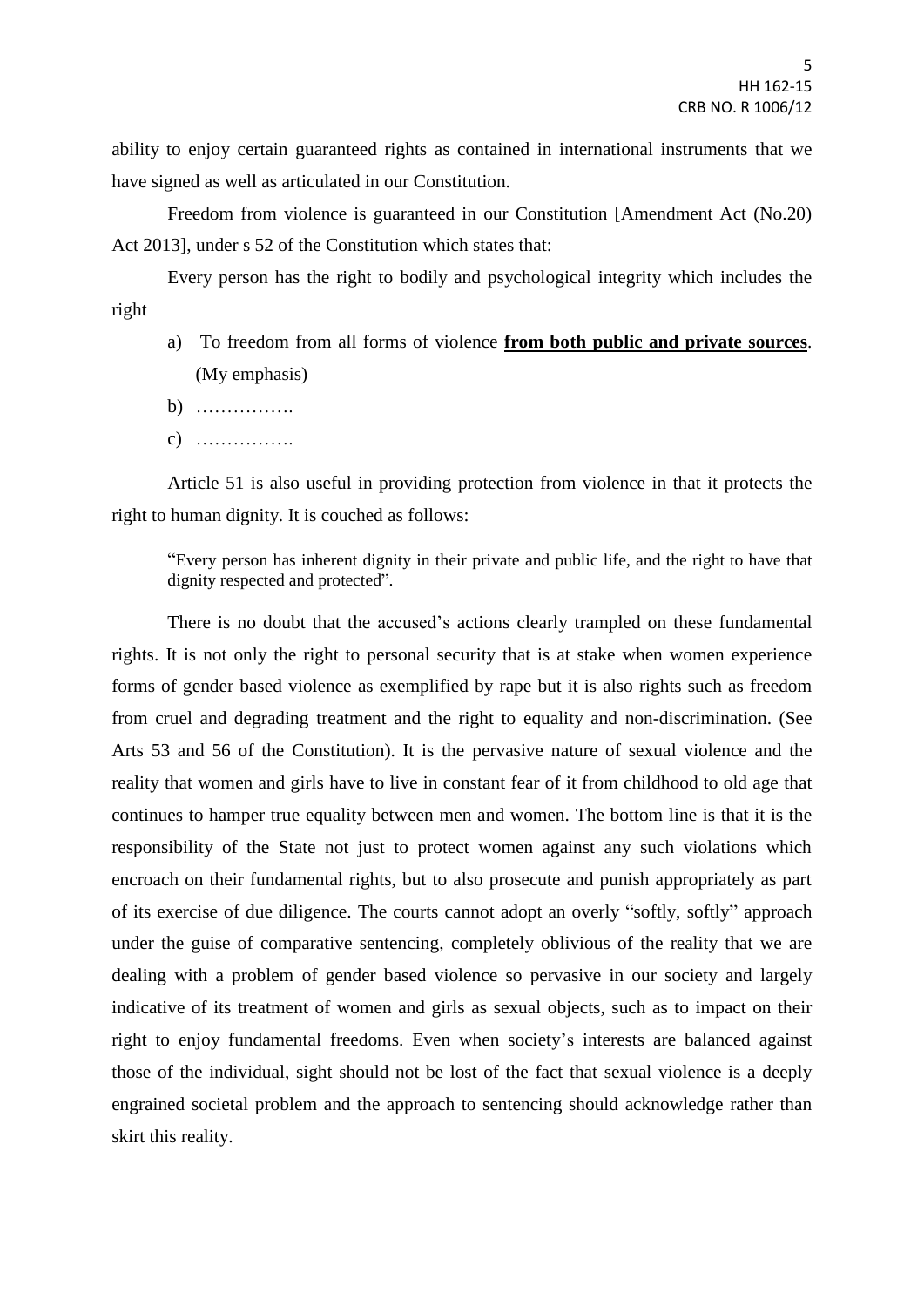The provisions discussed above in our Constitution are examples of concerted efforts to tailor local legislation to meet global norms. Of relevance for instance are Art 9 of the International Covenant on Civil and political rights which deals with the rights to security of the persons and Art 7 which prohibits cruel and degrading treatment. The Convention on All Forms of Discrimination against Women is also significant in that its provisions have been interpreted by the CEDAW committee in Recommendation No. 19 to specifically cover gender based violence against women as a form of sex discrimination. It is regarded as discrimination because of the distinct effects it has on the lives of women which prevents them from enjoying equality as envisaged by Art 1 of the Convention. Equally significant are provisions to the Protocol to the African Charter on Human and People's Rights on the Rights of Women in Africa whereby Art 3 for example, guarantees the right to dignity for women and the protection of their human and legal rights. Article 4 in particular addresses violence against women including the punishment of perpetrators (Article 4(2) (e). Women also have a right to live in a positive cultural context in terms Art 17. Rape is a form of gender based violence that emanates from cultural attitudes towards women that permit the use of sex as an instrument of power and control.

In my view, whilst there was no misdirection in the splitting of charges for unlawful entry and those of rape, the misdirection was in sentencing each count of unlawful entry separately from rape given the cumulative effect of the sentence. Also, the sentence for each count was excessive and the sentences could have been made to run concurrently given their similarity in nature and proximity in time in the commission of some of the offences. There is however no doubt that the court was faced with a serial rapist and an unrelenting one for that matter for whom a stiff sentence was called for. Having said that, the 290 year sentence with 60 years suspended makes no sense and certainly arises from sentencing the counts separately without any of them running concurrently.

In dealing with multiple counts and deciding whether to apply a globular sentence it was stated in *S* v *Chayisva* 2004 ZLR (1) 80 (H), that the factors to be taken into account include whether the offence is the same or similar nature; whether the offences are closely linked in time; and whether the offences arise out of same transaction. I do not think that this is a case for a globular sentence as the offences did arise from the same transaction. They were distinct in time and nature and should be approached as such. In *S* v *Muyambo* HH 52- 94 it was stated that there are two permissible approaches to sentence where multiple counts involved: sentencing as one those similar in nature; or where counts are individually